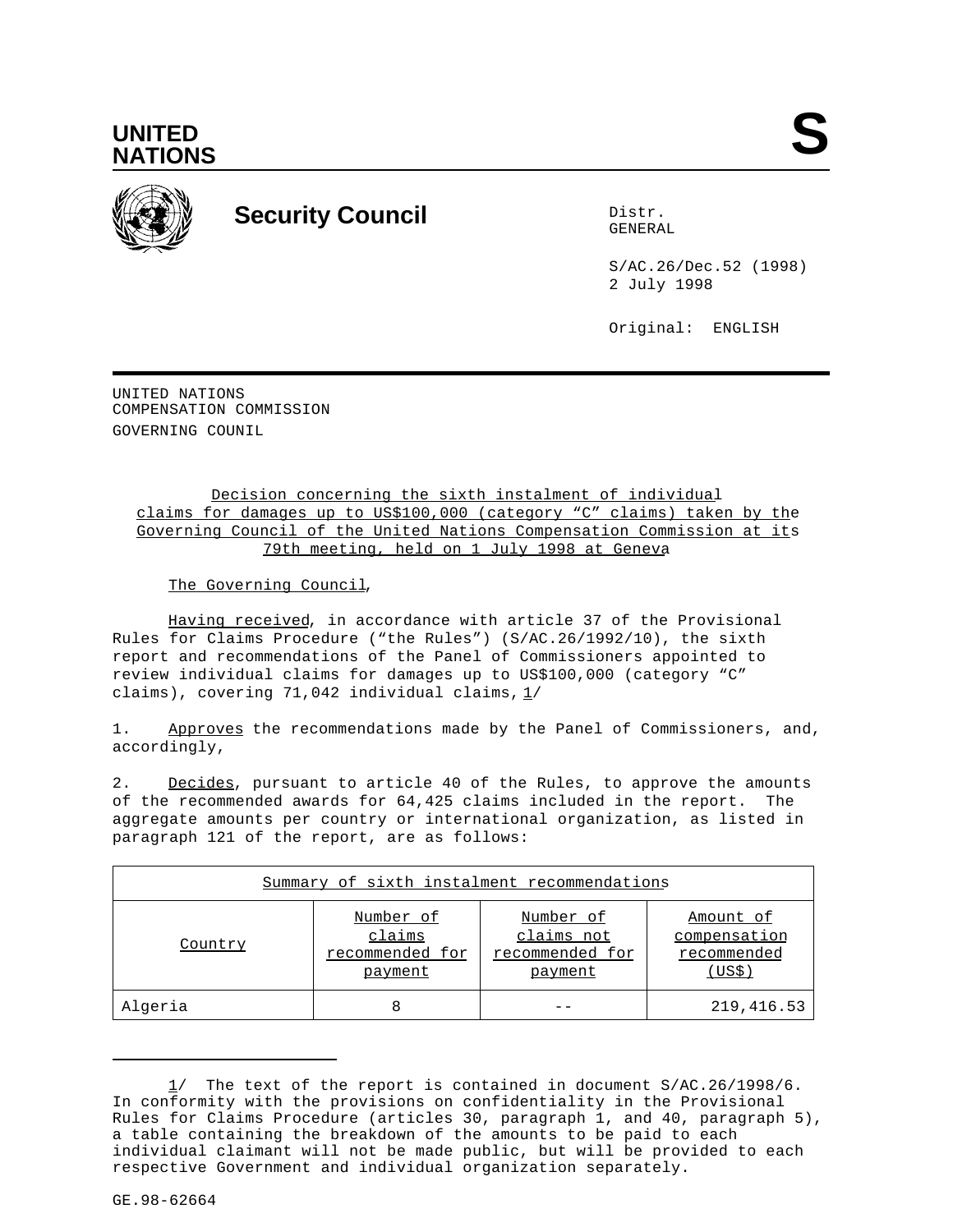| Summary of sixth instalment recommendations                  |                                        |                                            |                                          |
|--------------------------------------------------------------|----------------------------------------|--------------------------------------------|------------------------------------------|
| Country                                                      | Number of<br>claims<br>recommended for | Number of<br>claims not<br>recommended for | Amount of<br>compensation<br>recommended |
|                                                              | payment                                | payment                                    | (US\$)                                   |
| Australia                                                    | 60                                     | 2                                          | 1,329,423.45                             |
| Austria                                                      | 19                                     | $\mathbf 1$                                | 766,921.27                               |
| Bahrain                                                      | 10                                     | 8                                          | 180,662.59                               |
| Bangladesh                                                   | 2,974                                  | 77                                         | 21,008,549.75                            |
| Belgium                                                      | $\mathbf{3}$                           |                                            | 128,595.47                               |
| Bolivia                                                      | $\mathbf 1$                            | 1                                          | 50,393.39                                |
| Brazil                                                       | $\mathbf{1}$                           | $ -$                                       | 73,092.94                                |
| Bulgaria                                                     | 27                                     |                                            | 446,062.03                               |
| Canada                                                       | 233                                    | 7                                          | 9,019,289.33                             |
| Chad                                                         | $\mathbf{1}$                           |                                            | 16,806.17                                |
| China                                                        | 37                                     |                                            | 235,396.65                               |
| Croatia                                                      | 9                                      | 1                                          | 168,945.18                               |
| Cyprus                                                       | 12                                     |                                            | 260,738.66                               |
| Czech Republic                                               | 7                                      |                                            | 85,692.53                                |
| Denmark                                                      | 7                                      | $-$                                        | 199,555.86                               |
| Egypt                                                        | 7,743                                  | 2,955                                      | 89, 431, 308.21                          |
| Ethiopia                                                     | 266                                    | 2                                          | 1,091,293.09                             |
| Federal Republic of<br>Yugoslavia (Serbia<br>and Montenegro) | 12                                     | $ -$                                       | 317,492.86                               |
| Finland                                                      | 4                                      |                                            | 58,539.80                                |
| France                                                       | 97                                     | 4                                          | 2,698,702.88                             |
| Germany                                                      | 50                                     | $\,4$                                      | 1,802,402.49                             |
| Ghana                                                        | $\mathbf 1$                            |                                            | 28,045.38                                |
| Greece                                                       | 14                                     | $ -$                                       | 462,643.74                               |
| Hungary                                                      | 25                                     |                                            | 495, 425.51                              |
| Iceland                                                      | $1\,$                                  |                                            | 70,335.35                                |
| India                                                        | 8,561                                  | 634                                        | 101,556,613.24                           |
| Iran, Islamic<br>Republic of                                 | 979                                    | 20                                         | 12,339,925.67                            |
| Ireland                                                      | 55                                     | 1                                          | 1,270,494.10                             |
| Israel                                                       | 12                                     | $\mathsf{3}$                               | 132,392.01                               |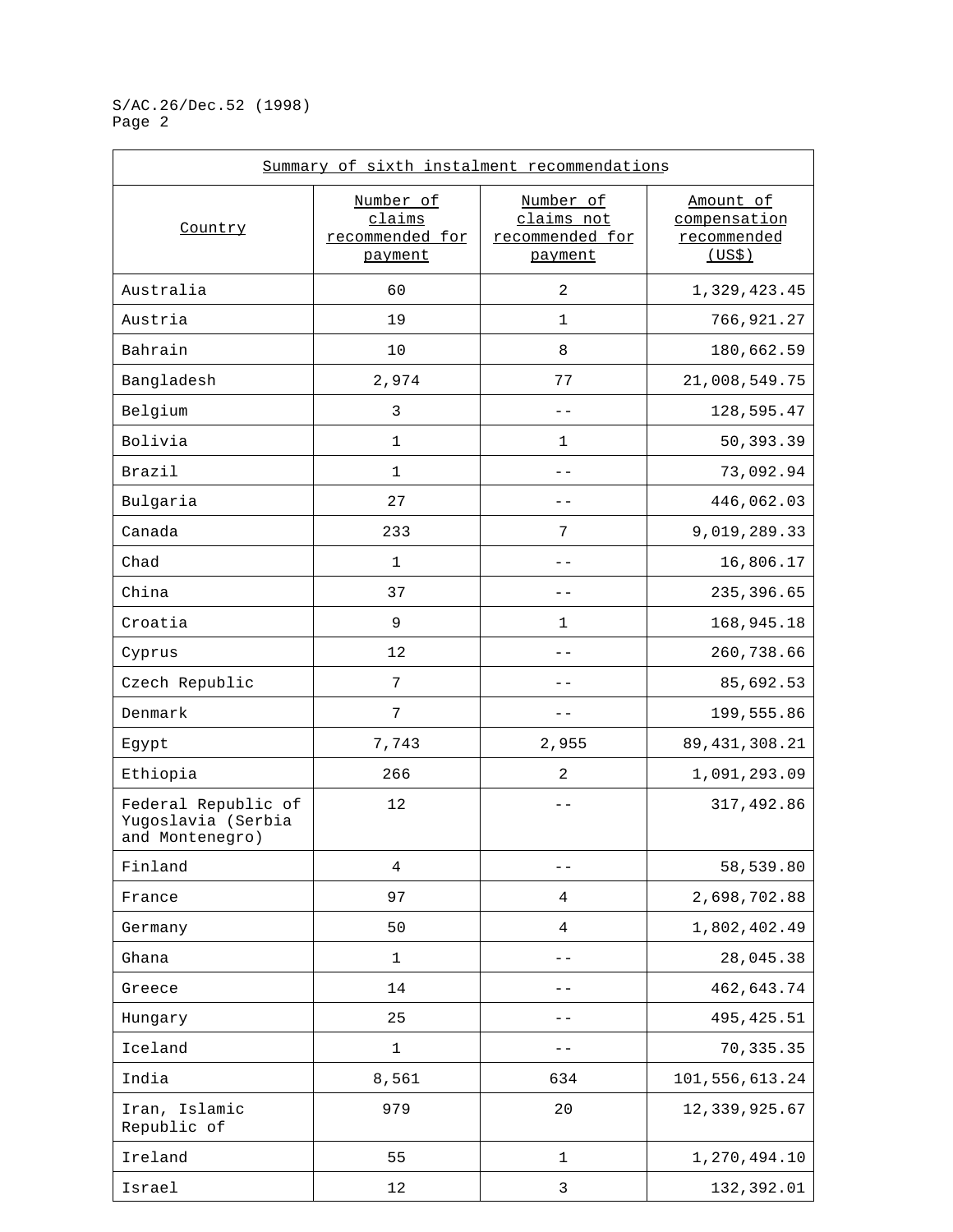| Summary of sixth instalment recommendations |                                                   |                                                       |                                                    |
|---------------------------------------------|---------------------------------------------------|-------------------------------------------------------|----------------------------------------------------|
| Country                                     | Number of<br>claims<br>recommended for<br>payment | Number of<br>claims not<br>recommended for<br>payment | Amount of<br>compensation<br>recommended<br>(US\$) |
| Italy                                       | 27                                                | 6                                                     | 942,036.00                                         |
| Japan                                       | 21                                                | 1                                                     | 402,369.09                                         |
| Jordan                                      | 15,454                                            | 1,621                                                 | 177,883,052.22                                     |
| Kenya                                       | $\mathbf{2}$                                      |                                                       | 22,789.72                                          |
| Korea, Republic of                          | 25                                                |                                                       | 789,994.40                                         |
| Kuwait                                      | 3,582                                             | 2                                                     | 45, 197, 094.88                                    |
| Lebanon                                     | 754                                               | 12                                                    | 11, 476, 497.37                                    |
| Malaysia                                    | 8                                                 |                                                       | 174,999.55                                         |
| Malta                                       | 4                                                 |                                                       | 39,025.32                                          |
| Mauritius                                   | 8                                                 | 2                                                     | 107,486.80                                         |
| Morocco                                     | 17                                                | 2                                                     | 254,615.48                                         |
| Nepal                                       | 1                                                 |                                                       | 1,120.37                                           |
| Netherlands                                 | 65                                                | 1                                                     | 923,040.68                                         |
| New Zealand                                 | 8                                                 |                                                       | 205, 431.90                                        |
| Nigeria                                     | 5                                                 | 1                                                     | 54,185.05                                          |
| Norway                                      | 3                                                 |                                                       | 74,629.67                                          |
| Pakistan                                    | 3,132                                             | 44                                                    | 36,633,099.83                                      |
| Philippines                                 | 1,994                                             | 578                                                   | 10,479,739.00                                      |
| Poland                                      | 106                                               | 3                                                     | 1,849,654.38                                       |
| Romania                                     | $\sqrt{2}$                                        |                                                       | 29,052.42                                          |
| Russian Federation                          | $\mathbf 1$                                       |                                                       | 46, 310.57                                         |
| Senegal                                     | 11                                                |                                                       | 421,540.11                                         |
| Sierra Leone                                | 1                                                 |                                                       | 11,823.53                                          |
| Singapore                                   | 5                                                 |                                                       | 192,725.24                                         |
| Slovakia                                    | $\mathsf 9$                                       |                                                       | 174,468.83                                         |
| Slovenia                                    | $\boldsymbol{7}$                                  | 2                                                     | 121,804.85                                         |
| Somalia                                     | 1,772                                             | 2                                                     | 10,035,104.93                                      |
| South Africa                                | $1\,$                                             |                                                       | 68,600.42                                          |
| Spain                                       | 8                                                 | 1                                                     | 251,308.76                                         |
| Sri Lanka                                   | 1,573                                             | 410                                                   | 3,740,581.52                                       |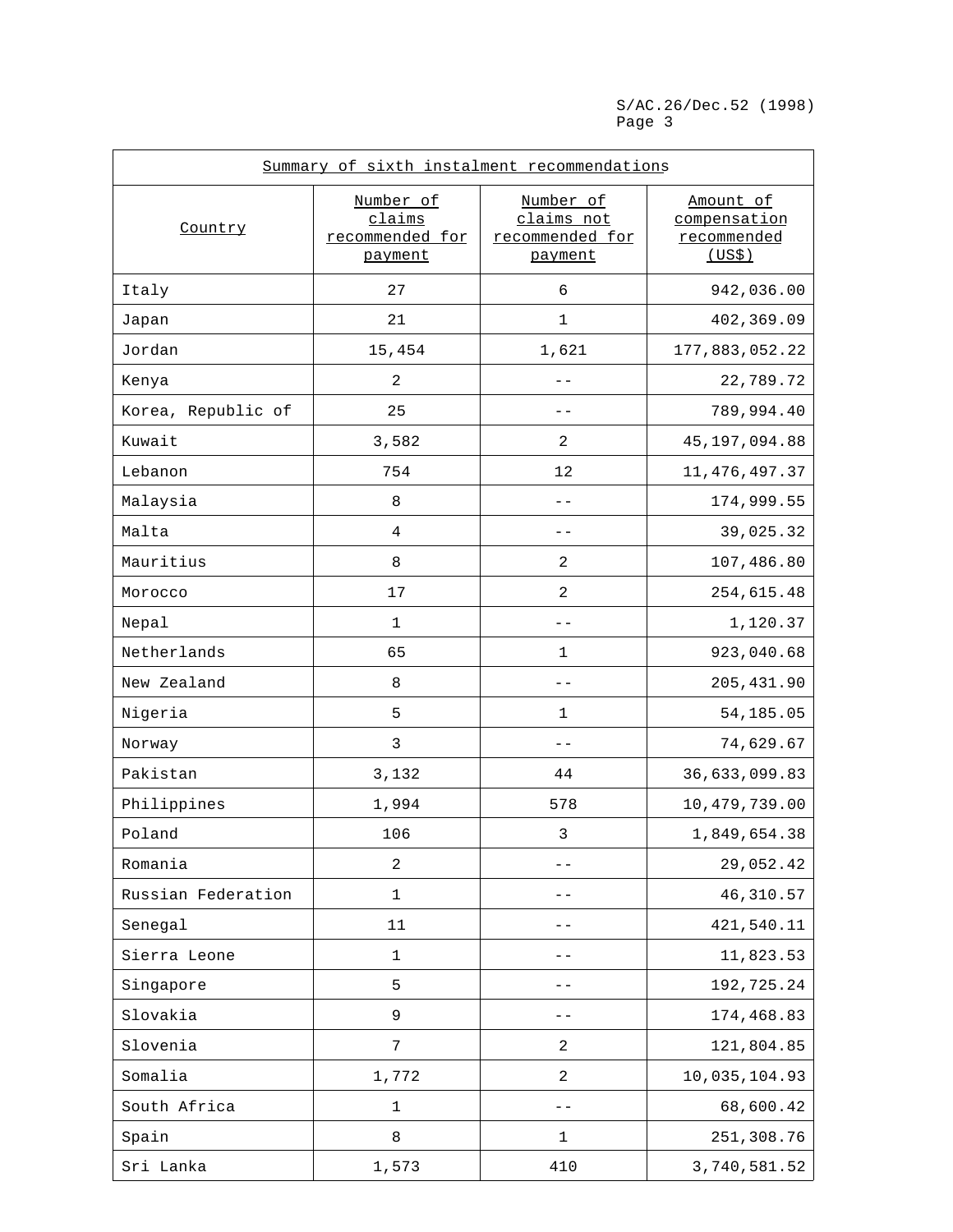| Summary of sixth instalment recommendations     |                                                   |                                                       |                                                    |
|-------------------------------------------------|---------------------------------------------------|-------------------------------------------------------|----------------------------------------------------|
| Country                                         | Number of<br>claims<br>recommended for<br>payment | Number of<br>claims not<br>recommended for<br>payment | Amount of<br>compensation<br>recommended<br>(US\$) |
| Sudan                                           | 2,060                                             | $\mathbf 1$                                           | 21,206,529.60                                      |
| Sweden                                          | 31                                                | $\mathbf 1$                                           | 1,138,633.52                                       |
| Switzerland                                     | 9                                                 | $ -$                                                  | 324,014.12                                         |
| Syria                                           | 8,131                                             | 161                                                   | 93, 379, 748.64                                    |
| Tanzania                                        | 4                                                 | $-$                                                   | 153,833.35                                         |
| Thailand                                        | 62                                                | 4                                                     | 356, 225.66                                        |
| The former Yugoslav<br>Republic of<br>Macedonia | 2                                                 | $-$                                                   | 60,443.86                                          |
| Tunisia                                         | 238                                               | 4                                                     | 3, 174, 407.90                                     |
| Turkey                                          | 154                                               | 6                                                     | 1,739,853.38                                       |
| Uganda                                          | 4                                                 | --                                                    | 114,452.10                                         |
| United Kingdom                                  | 661                                               | 22                                                    | 21, 402, 912. 18                                   |
| United States of<br>America                     | 592                                               | 3                                                     | 16,729,316.41                                      |
| Vietnam                                         | 3                                                 |                                                       | 58,985.84                                          |
| Yemen                                           | 1,359                                             | 4                                                     | 13,028,007.79                                      |
| UNDP Jerusalem                                  | 163                                               |                                                       | 3, 336, 281.75                                     |
| UNDP Kuwait                                     | 910                                               |                                                       | 10, 234, 516.95                                    |
| UNDP Washington                                 | 32                                                |                                                       | 786,515.47                                         |
| UNDP Yemen                                      | 18                                                | 1                                                     | 240,087.73                                         |
| UNHCR Bulgaria                                  | 22                                                | --                                                    | 295,892.97                                         |
| UNHCR Canada                                    | 27                                                | 1                                                     | 902,601.67                                         |
| UNHCR Geneva                                    | 3                                                 |                                                       | 79,619.37                                          |
| UNRWA Vienna                                    | 105                                               | 1                                                     | 2,438,631.62                                       |
| Total                                           | 64,425                                            | 6,617                                                 | 739,730,850.90                                     |

3. Decides, pursuant to article 41 of the Rules, to approve the amounts of the corrected awards for one claim from the first instalment, five claims from the second instalment and nine claims from the fourth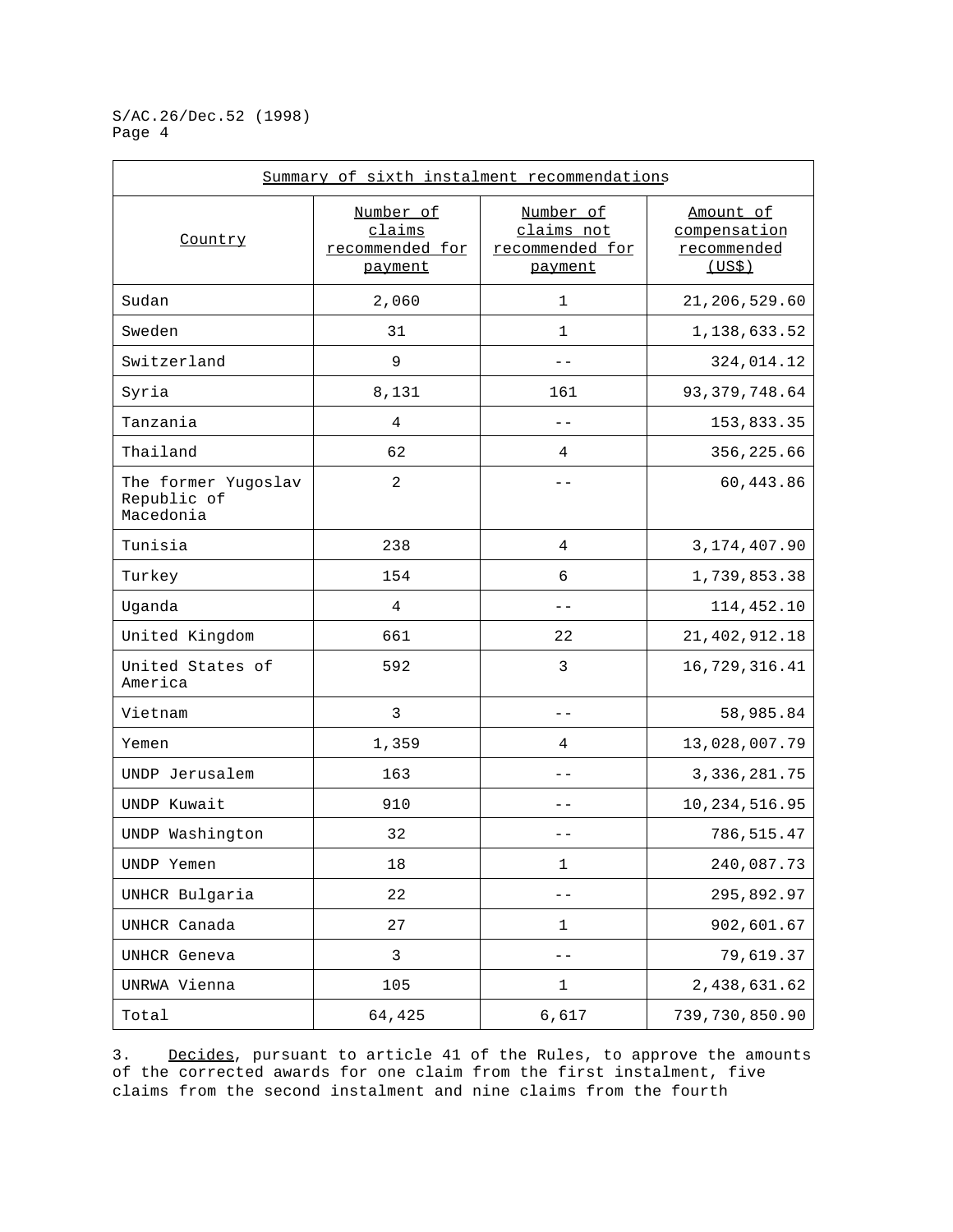instalment. 2/ The aggregate amounts of the corrected awards per country as listed in paragraphs 123, 124 and 125 of the report, are as follows:

#### First instalment corrections

| Country  | Previous recommended<br><u>award</u> (US\$) | Corrected recommended<br>award (USS) |
|----------|---------------------------------------------|--------------------------------------|
| Pakistan | 17,763,696                                  | 17,768,886                           |

## Second instalment corrections

| Country | Previous recommended<br>award (US\$) | Corrected recommended<br>award (US\$) |
|---------|--------------------------------------|---------------------------------------|
| India   | 68, 212, 562. 22                     | 68, 214, 211.58                       |
| Jordan  | 38, 173, 805. 70                     | 38, 175, 535. 58                      |
| Kuwait  | 98,723,150.00                        | 98,736,990.83                         |
| Lebanon | 26, 123, 043. 04                     | 26, 145, 188. 38                      |

#### Fourth instalment corrections

| Country  | Previous recommended<br>award (US\$) | Corrected recommended<br>award (US\$) |
|----------|--------------------------------------|---------------------------------------|
| India    | 44,834,752.51                        | 44,851,833.72                         |
| Pakistan | 11,801,874.79                        | 11,812,923.50                         |

4. Reaffirms that when funds become available payments shall be made in accordance with decision 17 [S/AC.26/Dec.17 (1994)],

5. Recalls that when payments are made in accordance with decision 17 [S/AC.26/Dec.17 (1994)] and pursuant to the terms of decision 18 [S/AC.26/Dec.18 (1994)], Governments and international organizations shall distribute amounts received in respect of approved awards within six months of receiving payment, and shall, not later than three months after the expiration of this time limit, provide information on such distribution,

6. Decides that no compensation be awarded concerning the 6,617 claims referred to in paragraph 120 of the report,

7. Requests the Executive Secretary to provide copies of the report to the Secretary-General and the Government of the Republic of Iraq and to

<sup>2/</sup> In conformity with the provisions on confidentiality in the Provisional Rules for Claims Procedure (articles 30, paragraph 1, and 40, paragraph 5), a table containing the breakdown of the corrected amounts to be paid to each individual claimant will not be made public, but will be provided to each respective Government and international organization separately.